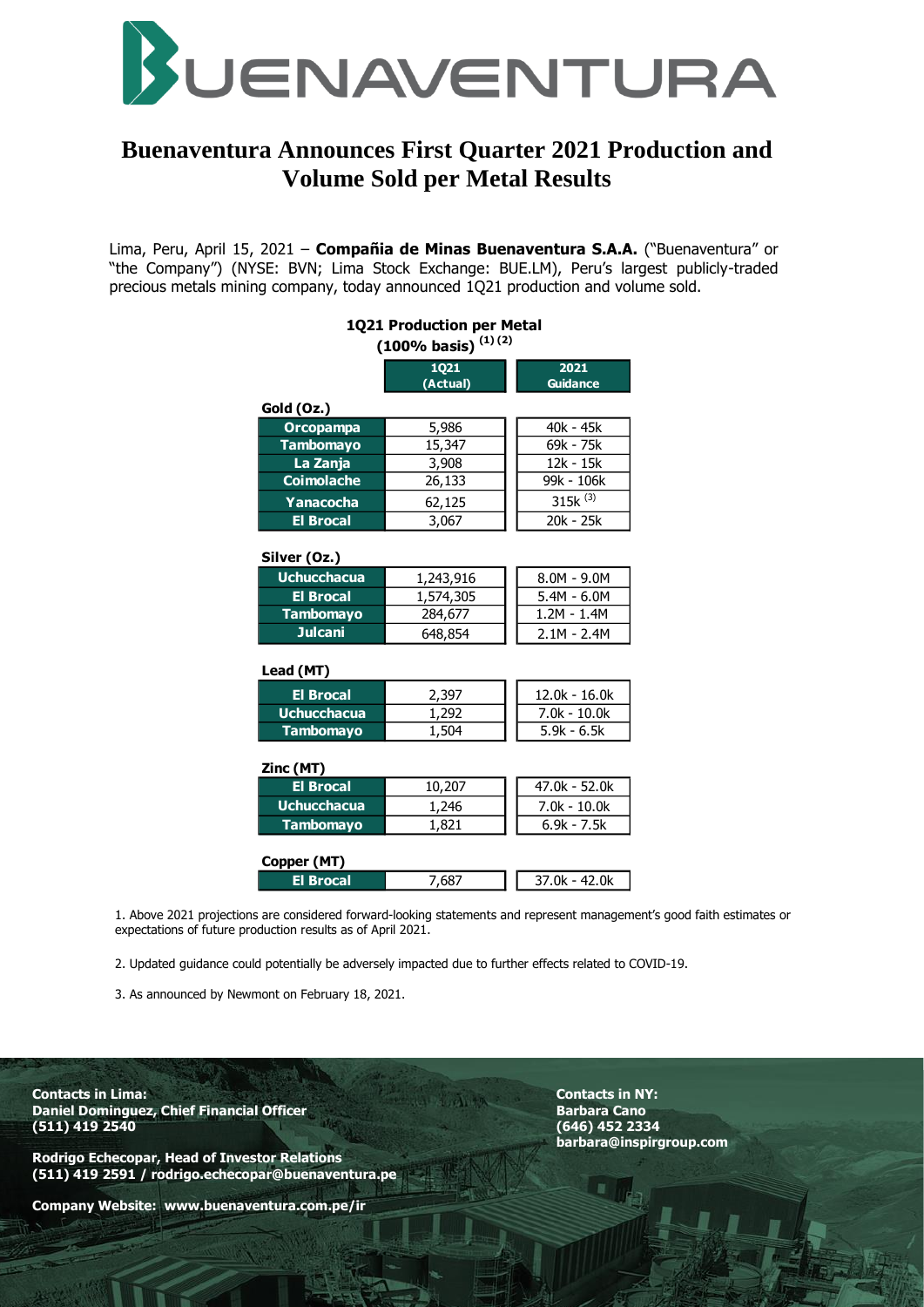# **Additional Comments**

#### **Tambomayo:**

1Q21 gold production was below expectation due to continued Covid-19 related personnel restrictions resulting in less ore treated, as well as longer than expected maintenance works during the month of February. This was partially offset by higher gold grade mined during the quarter. 2021 guidance remains unchanged in light of a careful review of the Company's short-term mining plan designed to accelerate mining in high grade areas during the year.

1Q21 silver production was above projections for the quarter due to higher silver grades. 2021 guidance remains unchanged.

## **Orcopampa:**

1Q21 gold production was below expectations due to less ore treated resulting from Covid-19 related personnel restrictions. Additional staff and resources will be allocated to expedite production for the balance the year. 2021 guidance remains unchanged.

#### **Coimolache:**

1Q21 gold production was in line with expectations. 2021 guidance remains unchanged.

## **La Zanja:**

1Q21 gold production was in line with expectations. 2021 guidance remains unchanged.

#### **Julcani:**

1Q21 silver production was in line with expectations. 2021 guidance remains unchanged.

## **Uchucchacua:**

1Q21 silver, lead and zinc production was below expectations due to lower production resulting from underground mine development delays, specifically delayed mine ramp-up. This was partially offset by 4.25 Oz Ag/MT in reprocessed tailings.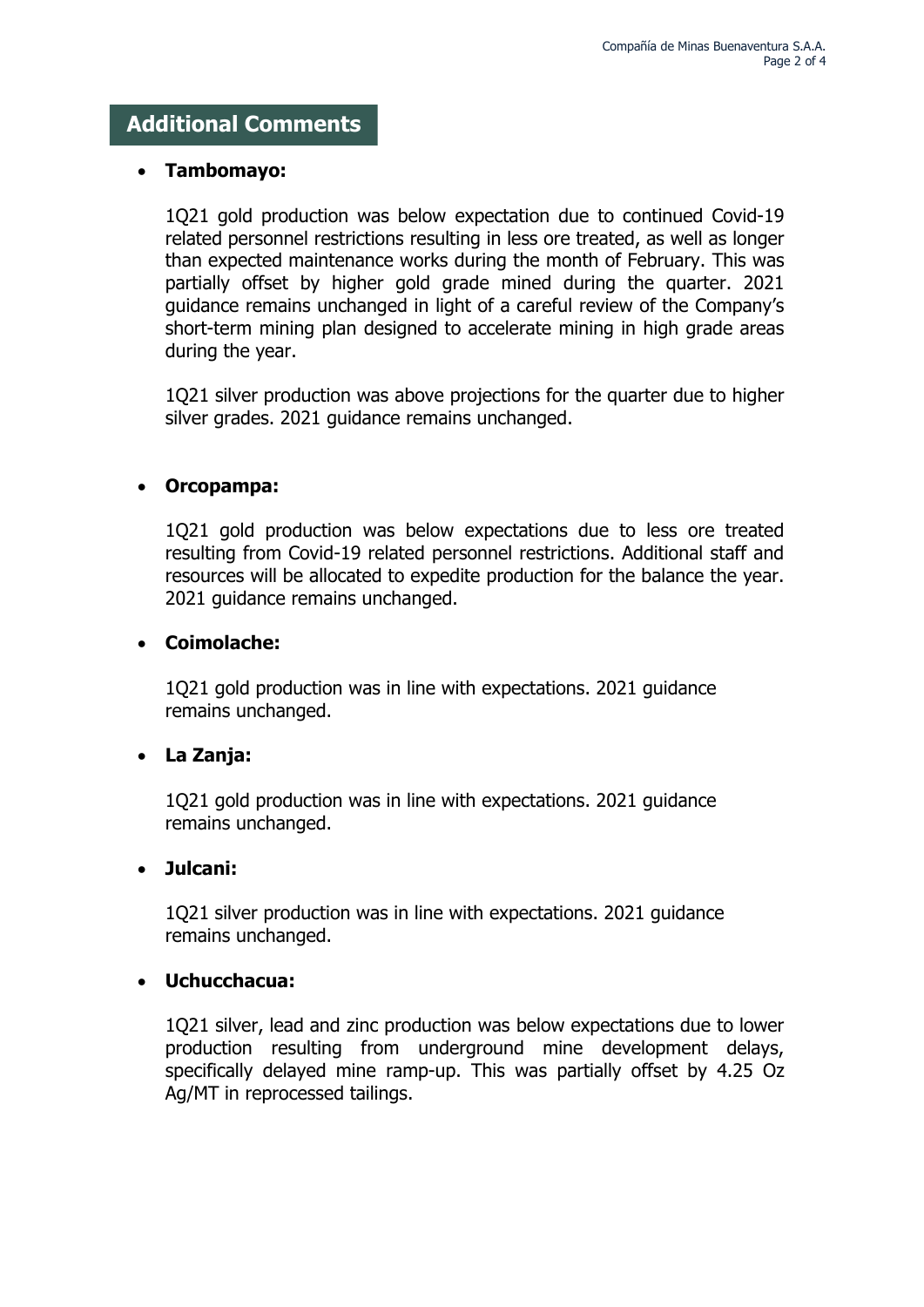#### **El Brocal:**

Marcapunta's copper production was above expectations with increased ore treated during the quarter due to the 2021 re-scheduled open pit production mining sequence, enabling Cu-ore production in Q1. 2021 guidance remains unchanged.

Tajo Norte's zinc production was below expectations due to polymetallicore production re-scheduled until later in the year. 2021 guidance remains unchanged.

## **1Q21 Payable Volume Sold**

## **1Q21 Payable Volume sold per Metal (100% basis)**

**1Q21 (Actual)** 

## **Gold (Oz.)**

| Orcopampa         | 5,698  |
|-------------------|--------|
| <b>Tambomayo</b>  | 14,631 |
| La Zanja          | 3,897  |
| <b>Coimolache</b> | 28,094 |
| <b>El Brocal</b>  | 1.951  |

#### **Silver (Oz.)**

| <b>Uchucchacua</b> | 1,029,816 |
|--------------------|-----------|
| <b>El Brocal</b>   | 1,244,168 |
| <b>Tambomayo</b>   | 257,290   |
| <b>Julcani</b>     | 614,164   |

#### **Lead (MT)**

| <b>El Brocal</b>   | 2,239 |
|--------------------|-------|
| <b>Uchucchacua</b> | 1.014 |
| <b>Tambomayo</b>   | 1.440 |

#### **Zinc (MT)**

| 8,491       |  |
|-------------|--|
| 914         |  |
| 1,401       |  |
| Copper (MT) |  |
|             |  |

| El Brocal | $-$<br>סככ, ⁄ |  |
|-----------|---------------|--|
|           |               |  |

#### **Realized Metal Prices\***

| Gold (Oz)          | 1,726 |
|--------------------|-------|
| Silver (Oz)        | 26.98 |
|                    |       |
| Lead (MT)          | 2,129 |
| Zinc (MT)          | 3,220 |
| <b>Copper (MT)</b> | 8.994 |

\*Buenaventura consolidated figures